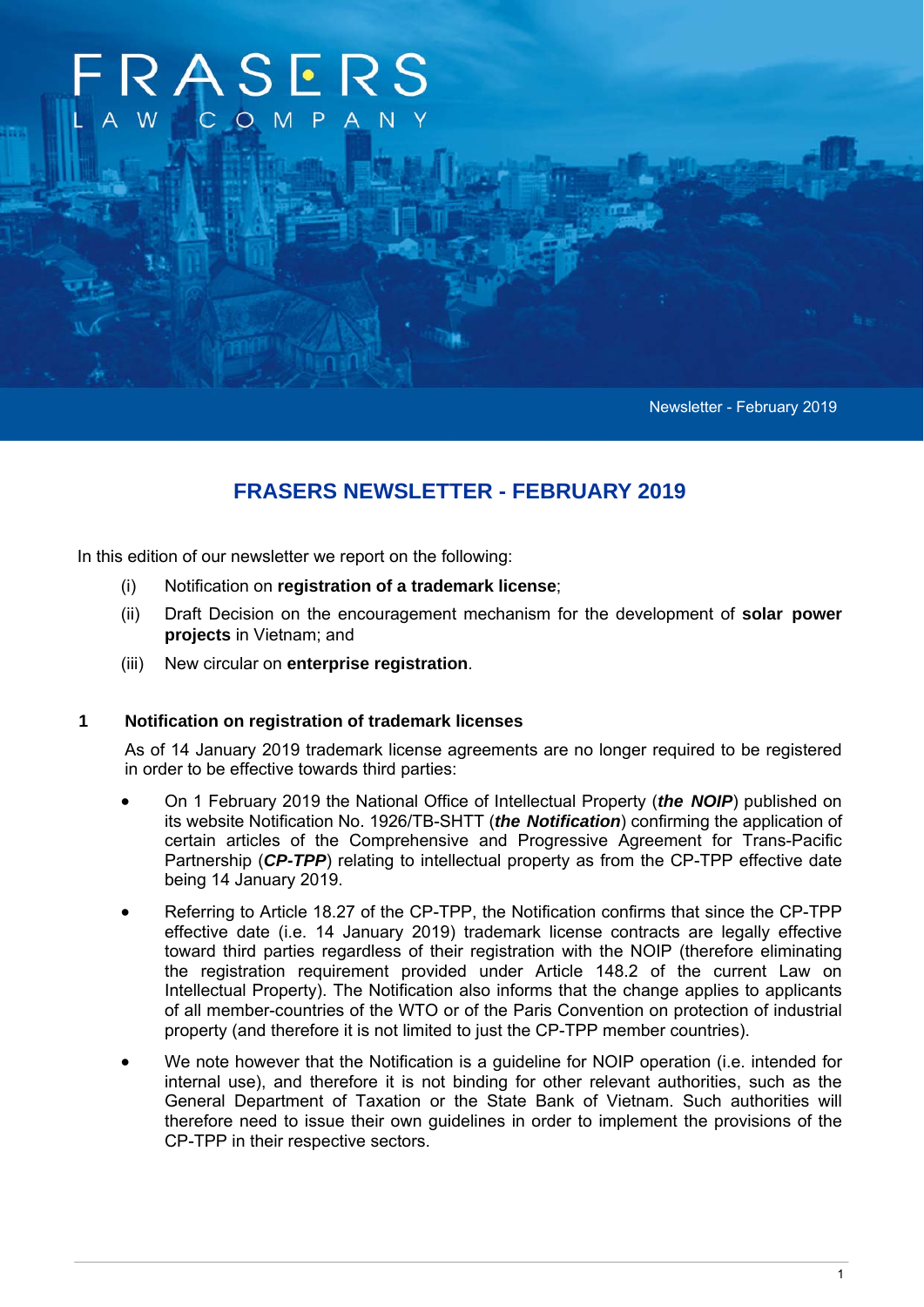

## **2 Draft Decision on the encouragement mechanism for the development of solar power projects in Vietnam**

The current Decision No. 11/2017/QD-TTg of the Prime Minister, dated 11 April 2017, providing the encouragement mechanism for the development of solar power projects in Vietnam (*Decision 11*), is in effect only until 30 June 2019. On 22 February 2019, the Ministry of Industry and Trade of Vietnam (*MOIT*) published a new draft Decision on the same matter to replace Decision 11 (*Draft Decision*).

While Decision 11 was merely distinguishing between grid-connected solar power projects and rooftop solar power projects, the Draft Decision now subdivides grid-connected solar power projects into three different groups, based on the solar power technology utilised by each project, as follows:

- **"Floating solar power project"**, defined as a grid-connected solar power project with photovoltaic panels installed on the floating surface of the water, directly connected to the electricity grid of the Power Purchaser (as defined in accordance with Article 3.6 of the Draft Decision);
- **"Ground solar power project"**, defined as a grid-connected solar power project with photovoltaic panels installed on the ground, directly connected to the electricity grid of the Power Purchaser; and
- **"Solar power project integrating storage system"**, defined as a grid-connected solar power project using an electrochemical storage device for the purpose of storing electricity, directly connected to the electricity grid of the Power Purchaser. The storage system is required to have a minimum storage capacity of 25% of alternating transmit power for 2 hours.

The Draft Decision also provides new power purchase tariffs applicable to the power output from grid-connected projects and rooftop solar power projects, which vary according to the different solar power technologies adopted and to the geographical region where each project is located. Geographical regions are divided into four groups (including Region I, II, III and IV, as specified in Annex A of the Draft Decision), and applicable purchase tariffs are set out as follows:

|                                                              | <b>Region I</b> |                                | <b>Region II</b> |                                | <b>Region III</b>  |                                | <b>Region IV</b>   |                                |
|--------------------------------------------------------------|-----------------|--------------------------------|------------------|--------------------------------|--------------------|--------------------------------|--------------------|--------------------------------|
| Solar power<br>technology                                    | VND/<br>kWh     | Equivalent<br>USD cent/<br>kWh | VND/<br>kWh      | Equivalent<br>USD cent/<br>kWh | VNĐ/<br><b>kWh</b> | Equivalent<br>USD cent/<br>kWh | VND/<br><b>kWh</b> | Equivalent<br>USD cent/<br>kWh |
| Floating solar<br>power<br>projects                          | 2.159           | 9,44                           | 1.857            | 8,13                           | 1.664              | 7,28                           | 1.566              | 6,85                           |
| Ground solar<br>power<br>projects                            | 2.102           | 9,20                           | 1.809            | 7,91                           | 1.620              | 7,09                           | 1.525              | 6,67                           |
| Solar power<br>projects<br>integrating<br>storage<br>systems |                 |                                |                  |                                | 1.994              | 8,72                           | 1.877              | 8,21                           |
| Rooftop solar<br>power<br>projects                           | 2.486           | 10,87                          | 2.139            | 9,36                           | 1.916              | 8,38                           | 1.803              | 7,89                           |